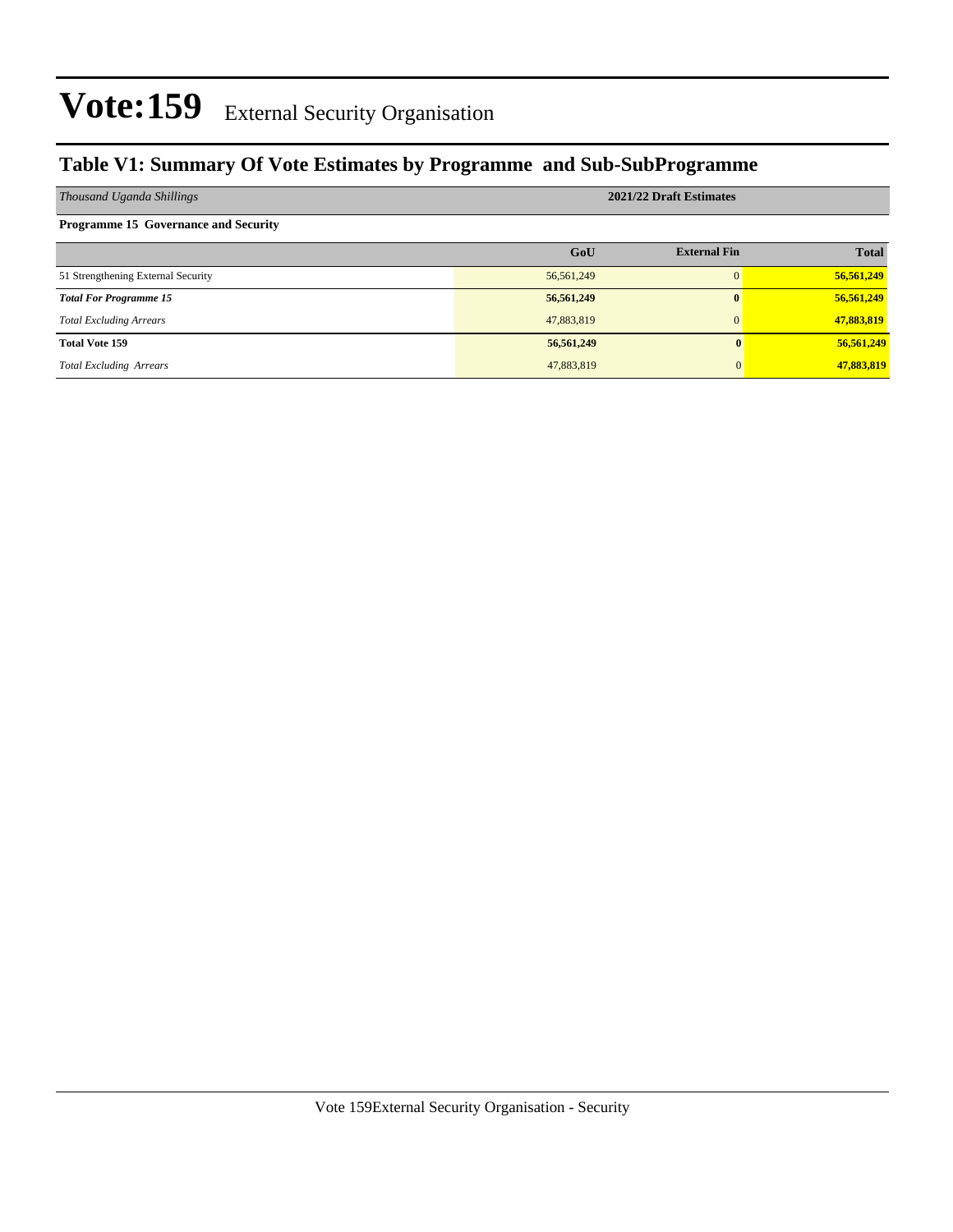### **Table V2: Summary Of Vote Estimates by Sub-SubProgramme,Department and Project**

| Thousand Uganda Shillings                                                 | 2020/21 Approved Budget |                     |              |              |                               | 2021/22 Draft Estimates |              |  |
|---------------------------------------------------------------------------|-------------------------|---------------------|--------------|--------------|-------------------------------|-------------------------|--------------|--|
| <b>Sub-SubProgramme 51 Strengthening External Security</b>                |                         |                     |              |              |                               |                         |              |  |
| <b>Recurrent Budget Estimates</b>                                         | <b>Wage</b>             | <b>Non-Wage</b>     | <b>AIA</b>   | <b>Total</b> | Wage                          | <b>Non-Wage</b>         | <b>Total</b> |  |
| 01 Headquarters                                                           | 14,440,255              | 36,292,576          | $\mathbf{0}$ | 50,732,831   | 14,440,255                    | 38,481,698              | 52,921,953   |  |
| <b>Total Recurrent Budget Estimates for Sub-</b><br><b>SubProgramme</b>   | 14,440,255              | 36,292,576          | $\bf{0}$     | 50,732,831   | 14,440,255                    | 38,481,698              | 52,921,953   |  |
| Development Budget Estimates                                              | <b>GoU Dev't</b>        | <b>External Fin</b> | <b>AIA</b>   | <b>Total</b> | <b>GoU Dev't External Fin</b> |                         | <b>Total</b> |  |
| 1631 Retooling of External Security Organization                          | 3,639,296               | $\Omega$            | $\mathbf{0}$ | 3,639,296    | 3,639,296                     | $\overline{0}$          | 3,639,296    |  |
| <b>Total Development Budget Estimates for Sub-</b><br><b>SubProgramme</b> | 3,639,296               | $\bf{0}$            | $\bf{0}$     | 3,639,296    | 3,639,296                     | $\bf{0}$                | 3,639,296    |  |
|                                                                           | GoU                     | <b>External Fin</b> | <b>AIA</b>   | <b>Total</b> | GoU                           | <b>External Fin</b>     | <b>Total</b> |  |
| <b>Total For Sub-SubProgramme 51</b>                                      | 54,372,127              | $\mathbf{0}$        | $\bf{0}$     | 54,372,127   | 56,561,249                    | $\bf{0}$                | 56,561,249   |  |
| <b>Total Excluding Arrears</b>                                            | 46,883,819              | $\mathbf{0}$        | $\mathbf{0}$ | 46,883,819   | 47,883,819                    | $\overline{0}$          | 47,883,819   |  |
| <b>Total Vote 159</b>                                                     | 54,372,127              | $\bf{0}$            | $\bf{0}$     | 54,372,127   | 56,561,249                    | $\bf{0}$                | 56,561,249   |  |
| <b>Total Excluding Arrears</b>                                            | 46,883,819              | $\boldsymbol{0}$    | $\mathbf{0}$ | 46,883,819   | 47,883,819                    | $\mathbf{0}$            | 47,883,819   |  |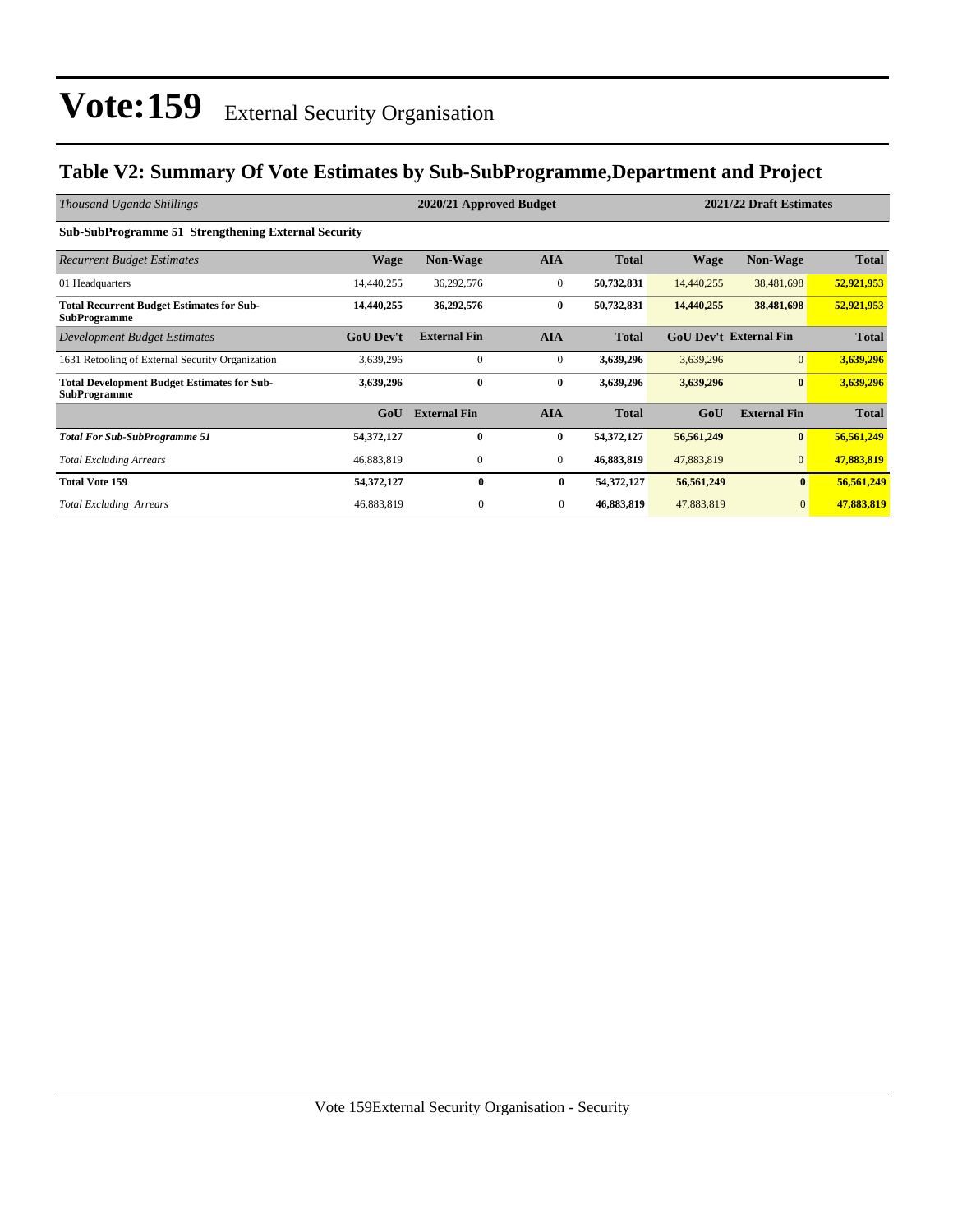### **Table V3: Summary Vote Estimates by Item**

| Thousand Uganda Shillings                                    | 2020/21 Approved Budget |                     |                  |              | 2021/22 Draft Estimates |                     |              |  |
|--------------------------------------------------------------|-------------------------|---------------------|------------------|--------------|-------------------------|---------------------|--------------|--|
|                                                              | GoU                     | <b>External Fin</b> | AIA              | <b>Total</b> | GoU                     | <b>External Fin</b> | <b>Total</b> |  |
| <b>Employees, Goods and Services (Outputs Provided)</b>      | 43,244,523              | $\bf{0}$            | $\bf{0}$         | 43,244,523   | 44,244,523              | $\bf{0}$            | 44,244,523   |  |
| 211101 General Staff Salaries                                | 14,440,255              | $\bf{0}$            | $\bf{0}$         | 14,440,255   | 14,440,255              | $\bf{0}$            | 14,440,255   |  |
| 211103 Allowances (Inc. Casuals, Temporary)                  | 2,242,402               | $\bf{0}$            | $\bf{0}$         | 2,242,402    | 1,992,402               | $\bf{0}$            | 1,992,402    |  |
| 212102 Pension for General Civil Service                     | 312,037                 | $\bf{0}$            | 0                | 312,037      | 312,037                 | $\bf{0}$            | 312,037      |  |
| 213001 Medical expenses (To employees)                       | 481,220                 | $\bf{0}$            | $\bf{0}$         | 481,220      | 481,220                 | $\bf{0}$            | 481,220      |  |
| 213004 Gratuity Expenses                                     | 524,518                 | 0                   | 0                | 524,518      | 524,518                 | $\bf{0}$            | 524,518      |  |
| 221003 Staff Training                                        | 196,973                 | $\bf{0}$            | $\bf{0}$         | 196,973      | 175,973                 | $\bf{0}$            | 175,973      |  |
| 221007 Books, Periodicals & Newspapers                       | 40,653                  | 0                   | 0                | 40,653       | 40,653                  | $\bf{0}$            | 40,653       |  |
| 221008 Computer supplies and Information Technology<br>(TT)  | 43,498                  | $\bf{0}$            | 0                | 43,498       | 64,498                  | $\mathbf{0}$        | 64,498       |  |
| 221009 Welfare and Entertainment                             | 117,070                 | $\bf{0}$            | $\bf{0}$         | 117,070      | 117,070                 | $\bf{0}$            | 117,070      |  |
| 221011 Printing, Stationery, Photocopying and Binding        | 86,275                  | $\bf{0}$            | 0                | 86,275       | 86,275                  | $\bf{0}$            | 86,275       |  |
| 221012 Small Office Equipment                                | 13,130                  | $\bf{0}$            | $\bf{0}$         | 13,130       | 13,130                  | $\bf{0}$            | 13,130       |  |
| 221017 Subscriptions                                         | 300,000                 | $\bf{0}$            | 0                | 300,000      | 300,000                 | $\bf{0}$            | 300,000      |  |
| 222001 Telecommunications                                    | 320,030                 | 0                   | $\bf{0}$         | 320,030      | 355,030                 | $\bf{0}$            | 355,030      |  |
| 223001 Property Expenses                                     | 19,690                  | $\bf{0}$            | 0                | 19,690       | 34,690                  | $\bf{0}$            | 34,690       |  |
| 223003 Rent - (Produced Assets) to private entities          | 1,833,431               | $\bf{0}$            | 0                | 1,833,431    | 1,993,431               | $\bf{0}$            | 1,993,431    |  |
| 223005 Electricity                                           | 169,999                 | 0                   | $\bf{0}$         | 169,999      | 199,999                 | $\bf{0}$            | 199,999      |  |
| 223006 Water                                                 | 80,001                  | $\bf{0}$            | $\bf{0}$         | 80,001       | 95,001                  | $\bf{0}$            | 95,001       |  |
| 224003 Classified Expenditure                                | 21,089,549              | 0                   | 0                | 21,089,549   | 22,089,549              | $\bf{0}$            | 22,089,549   |  |
| 227001 Travel inland                                         | 60,000                  | $\bf{0}$            | 0                | 60,000       | 80,000                  | $\bf{0}$            | 80,000       |  |
| 227002 Travel abroad                                         | 499,778                 | $\bf{0}$            | $\bf{0}$         | 499,778      | 404,778                 | $\bf{0}$            | 404,778      |  |
| 227004 Fuel, Lubricants and Oils                             | 128,605                 | $\bf{0}$            | $\bf{0}$         | 128,605      | 178,605                 | $\bf{0}$            | 178,605      |  |
| 228002 Maintenance - Vehicles                                | 245,408                 | $\bf{0}$            | $\bf{0}$         | 245,408      | 265,408                 | $\bf{0}$            | 265,408      |  |
| <b>Investment</b> (Capital Purchases)                        | 3,639,296               | $\bf{0}$            | $\bf{0}$         | 3,639,296    | 3,639,296               | $\bf{0}$            | 3,639,296    |  |
| 312202 Machinery and Equipment                               | 103,000                 | $\bf{0}$            | $\bf{0}$         | 103,000      | 50,000                  | $\bf{0}$            | 50,000       |  |
| 312207 Classified Assets                                     | 3,500,000               | $\bf{0}$            | $\bf{0}$         | 3,500,000    | 3,500,000               | $\bf{0}$            | 3,500,000    |  |
| 312213 ICT Equipment                                         | 36,296                  | $\bf{0}$            | $\bf{0}$         | 36,296       | 89,296                  | $\bf{0}$            | 89,296       |  |
| <b>Arrears</b>                                               | 7,488,308               | $\bf{0}$            | $\bf{0}$         | 7,488,308    | 8,677,430               | $\bf{0}$            | 8,677,430    |  |
| 321605 Domestic arrears (Budgeting)                          | 6,694,964               | $\bf{0}$            | $\bf{0}$         | 6,694,964    | 5,577,067               | $\bf{0}$            | 5,577,067    |  |
| 321608 General Public Service Pension arrears<br>(Budgeting) | 793,344                 | $\bf{0}$            | 0                | 793,344      | 3,100,364               | $\bf{0}$            | 3,100,364    |  |
| <b>Grand Total Vote 159</b>                                  | 54,372,127              | $\bf{0}$            | $\bf{0}$         | 54,372,127   | 56,561,249              | $\bf{0}$            | 56,561,249   |  |
| <b>Total Excluding Arrears</b>                               | 46,883,819              | $\boldsymbol{0}$    | $\boldsymbol{0}$ | 46,883,819   | 47,883,819              | $\mathbf{0}$        | 47,883,819   |  |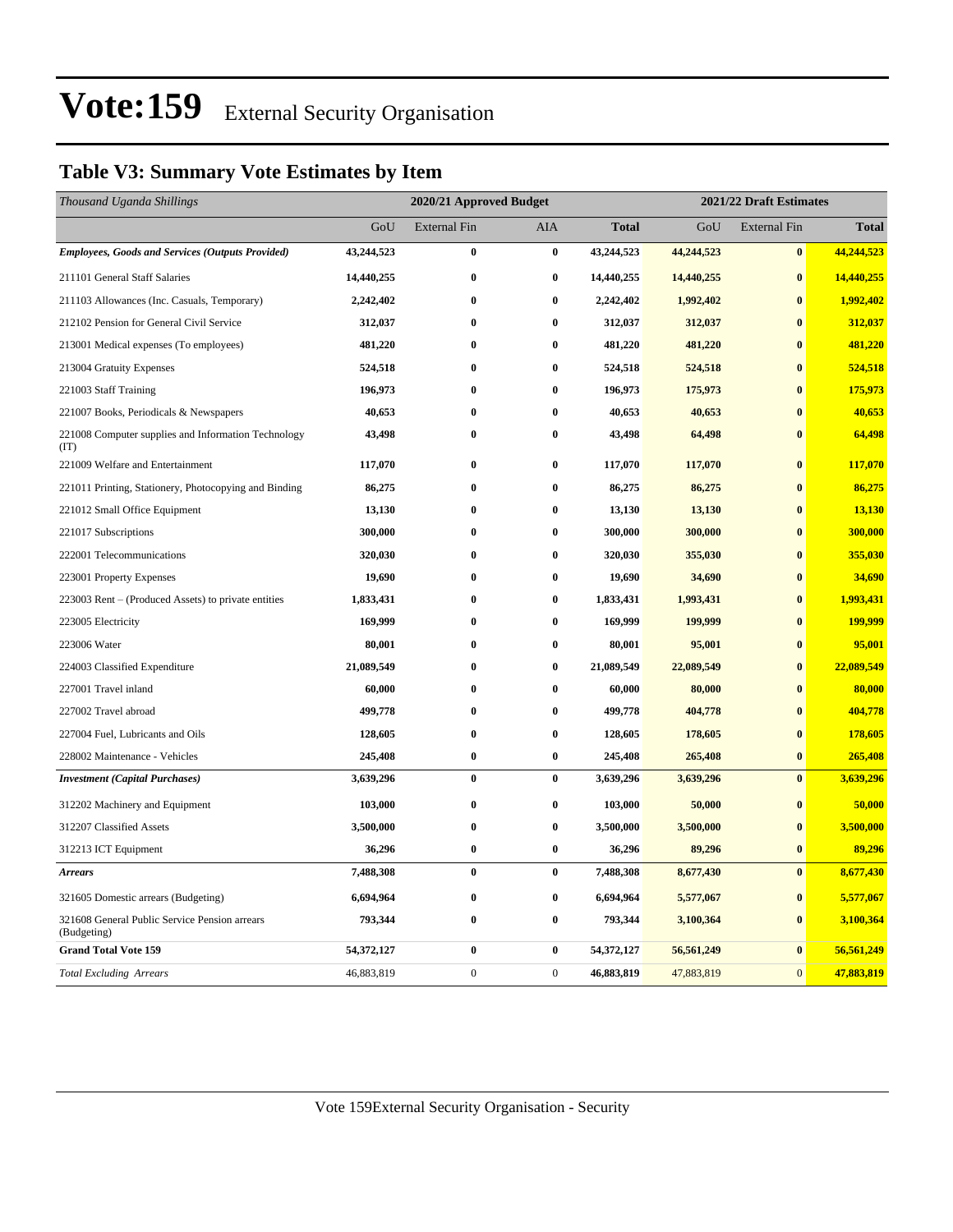#### **Table V4: Detailed Estimates by Sub-SubProgramme, Department,Project and Output and Item**

#### *Sub-SubProgrammme 51 Strengthening External Security*

*Recurrent Budget Estimates*

#### **Department 01 Headquarters**

| Thousand Uganda Shillings                                          | 2020/21 Approved Budget |                |                  |              | 2021/22 Draft Estimates |                |              |  |
|--------------------------------------------------------------------|-------------------------|----------------|------------------|--------------|-------------------------|----------------|--------------|--|
| <b>Outputs Provided</b>                                            | Wage                    | Non Wage       | AIA              | <b>Total</b> | Wage                    | Non Wage       | <b>Total</b> |  |
| <b>Budget Output 115101 Foreign intelligence collection</b>        |                         |                |                  |              |                         |                |              |  |
| 211101 General Staff Salaries                                      | 4,992,015               | $\overline{0}$ | $\mathbf{0}$     | 4,992,015    | 4,992,015               | $\overline{0}$ | 4,992,015    |  |
| 211103 Allowances (Inc. Casuals, Temporary)                        | $\mathbf{0}$            | 2,044,404      | $\mathbf{0}$     | 2,044,404    | $\mathbf{0}$            | 1,814,404      | 1,814,404    |  |
| 213001 Medical expenses (To employees)                             | $\mathbf{0}$            | 301,578        | $\mathbf{0}$     | 301,578      | $\mathbf{0}$            | 301,578        | 301,578      |  |
| 221003 Staff Training                                              | $\mathbf{0}$            | 54,363         | $\mathbf{0}$     | 54,363       | $\mathbf{0}$            | 54,363         | 54,363       |  |
| 221007 Books, Periodicals & Newspapers                             | $\mathbf{0}$            | 4,330          | $\boldsymbol{0}$ | 4,330        | $\boldsymbol{0}$        | 4,330          | 4,330        |  |
| 221008 Computer supplies and Information Technology (IT)           | $\boldsymbol{0}$        | 17,510         | $\boldsymbol{0}$ | 17,510       | $\boldsymbol{0}$        | 17,510         | 17,510       |  |
| 221009 Welfare and Entertainment                                   | $\boldsymbol{0}$        | 30,090         | $\boldsymbol{0}$ | 30,090       | $\boldsymbol{0}$        | 30,090         | 30,090       |  |
| 221011 Printing, Stationery, Photocopying and Binding              | $\mathbf{0}$            | 14,667         | $\boldsymbol{0}$ | 14,667       | $\boldsymbol{0}$        | 14,667         | 14,667       |  |
| 221012 Small Office Equipment                                      | $\boldsymbol{0}$        | 4,771          | $\boldsymbol{0}$ | 4,771        | $\mathbf{0}$            | 4,771          | 4,771        |  |
| 222001 Telecommunications                                          | $\boldsymbol{0}$        | 109,176        | $\boldsymbol{0}$ | 109,176      | $\mathbf{0}$            | 109,176        | 109,176      |  |
| 223001 Property Expenses                                           | $\boldsymbol{0}$        | 7,154          | $\boldsymbol{0}$ | 7,154        | $\mathbf{0}$            | 7,154          | 7,154        |  |
| 223003 Rent – (Produced Assets) to private entities                | $\boldsymbol{0}$        | 1,596,117      | $\boldsymbol{0}$ | 1,596,117    | $\boldsymbol{0}$        | 1,756,117      | 1,756,117    |  |
| 223005 Electricity                                                 | $\mathbf{0}$            | 37,019         | $\boldsymbol{0}$ | 37,019       | $\boldsymbol{0}$        | 37,019         | 37,019       |  |
| 223006 Water                                                       | $\boldsymbol{0}$        | 18,616         | $\boldsymbol{0}$ | 18,616       | $\boldsymbol{0}$        | 18,616         | 18,616       |  |
| 224003 Classified Expenditure                                      | $\boldsymbol{0}$        | 20,144,439     | $\boldsymbol{0}$ | 20,144,439   | $\mathbf{0}$            | 21,144,439     | 21,144,439   |  |
| 227002 Travel abroad                                               | $\boldsymbol{0}$        | 58,951         | $\boldsymbol{0}$ | 58,951       | $\mathbf{0}$            | 58,951         | 58,951       |  |
| 227004 Fuel, Lubricants and Oils                                   | $\boldsymbol{0}$        | 4,046          | $\boldsymbol{0}$ | 4,046        | $\mathbf{0}$            | 54,046         | 54,046       |  |
| 228002 Maintenance - Vehicles                                      | $\boldsymbol{0}$        | 10,303         | $\boldsymbol{0}$ | 10,303       | $\mathbf{0}$            | 30,303         | 30,303       |  |
| <b>Total Cost of Budget Output 01</b>                              | 4,992,015               | 24,457,534     | 0                | 29,449,549   | 4,992,015               | 25,457,534     | 30,449,549   |  |
| Budget Output 115102 Analysis of external intelligence information |                         |                |                  |              |                         |                |              |  |
| 211101 General Staff Salaries                                      | 1,389,648               | $\mathbf{0}$   | $\boldsymbol{0}$ | 1,389,648    | 1,389,648               | $\overline{0}$ | 1,389,648    |  |
| 211103 Allowances (Inc. Casuals, Temporary)                        | $\boldsymbol{0}$        | 35,963         | $\boldsymbol{0}$ | 35,963       | $\mathbf{0}$            | 35,963         | 35,963       |  |
| 213001 Medical expenses (To employees)                             | $\boldsymbol{0}$        | 39,123         | $\boldsymbol{0}$ | 39,123       | $\boldsymbol{0}$        | 39,123         | 39,123       |  |
| 221003 Staff Training                                              | $\boldsymbol{0}$        | 23,209         | $\boldsymbol{0}$ | 23,209       | $\boldsymbol{0}$        | 23,209         | 23,209       |  |
| 221007 Books, Periodicals & Newspapers                             | $\boldsymbol{0}$        | 14,201         | $\boldsymbol{0}$ | 14,201       | $\mathbf{0}$            | 14,201         | 14,201       |  |
| 221008 Computer supplies and Information Technology (IT)           | $\boldsymbol{0}$        | 5,456          | $\boldsymbol{0}$ | 5,456        | $\mathbf{0}$            | 5,456          | 5,456        |  |
| 221009 Welfare and Entertainment                                   | $\boldsymbol{0}$        | 13,712         | $\boldsymbol{0}$ | 13,712       | $\mathbf{0}$            | 13,712         | 13,712       |  |
| 221011 Printing, Stationery, Photocopying and Binding              | $\boldsymbol{0}$        | 19,577         | $\boldsymbol{0}$ | 19,577       | $\boldsymbol{0}$        | 19,577         | 19,577       |  |
| 221012 Small Office Equipment                                      | $\boldsymbol{0}$        | 1,755          | $\boldsymbol{0}$ | 1,755        | $\boldsymbol{0}$        | 1,755          | 1,755        |  |
| 222001 Telecommunications                                          | $\boldsymbol{0}$        | 41,223         | $\boldsymbol{0}$ | 41,223       | $\boldsymbol{0}$        | 41,223         | 41,223       |  |
| 223001 Property Expenses                                           | $\mathbf{0}$            | 2,632          | $\overline{0}$   | 2,632        | $\mathbf{0}$            | 2,632          | 2,632        |  |

Vote 159External Security Organisation - Security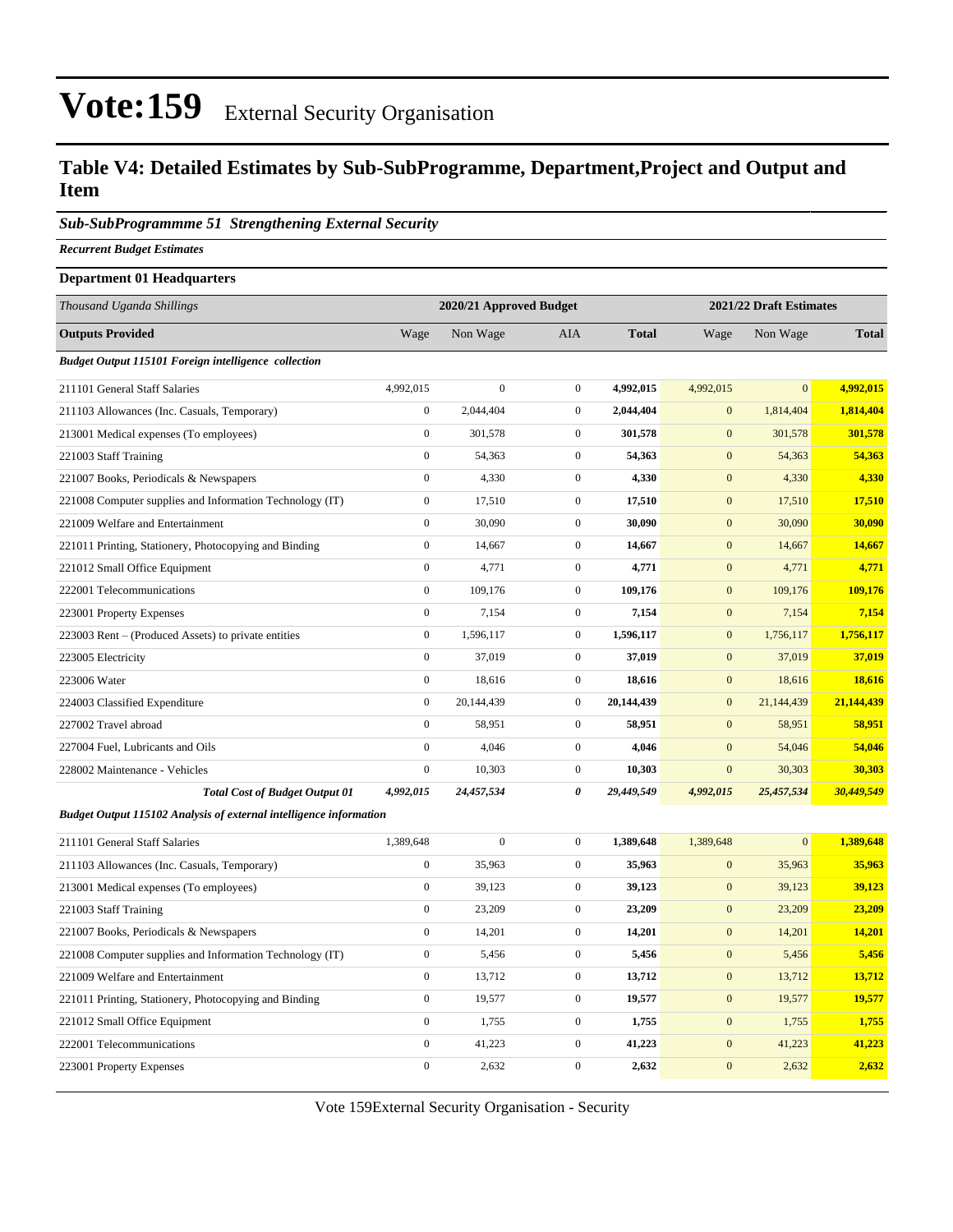| 223003 Rent – (Produced Assets) to private entities       | $\boldsymbol{0}$ | 50,930           | $\mathbf{0}$     | 50,930       | $\mathbf{0}$     | 50,930         | 50,930       |
|-----------------------------------------------------------|------------------|------------------|------------------|--------------|------------------|----------------|--------------|
| 223005 Electricity                                        | $\boldsymbol{0}$ | 18,150           | $\mathbf{0}$     | 18,150       | $\boldsymbol{0}$ | 18,150         | 18,150       |
| 223006 Water                                              | $\boldsymbol{0}$ | 9,816            | $\mathbf{0}$     | 9,816        | $\boldsymbol{0}$ | 9,816          | 9,816        |
| 224003 Classified Expenditure                             | $\boldsymbol{0}$ | 317,894          | $\mathbf{0}$     | 317,894      | $\mathbf{0}$     | 317,894        | 317,894      |
| 227002 Travel abroad                                      | $\boldsymbol{0}$ | 41,683           | $\mathbf{0}$     | 41,683       | $\mathbf{0}$     | 41,683         | 41,683       |
| 227004 Fuel, Lubricants and Oils                          | $\boldsymbol{0}$ | 7,891            | $\mathbf{0}$     | 7,891        | $\mathbf{0}$     | 7,891          | 7,891        |
| 228002 Maintenance - Vehicles                             | $\boldsymbol{0}$ | 7,580            | $\boldsymbol{0}$ | 7,580        | $\mathbf{0}$     | 7,580          | 7,580        |
| <b>Total Cost of Budget Output 02</b>                     | 1,389,648        | 650,795          | 0                | 2,040,443    | 1,389,648        | 650,795        | 2,040,443    |
| <b>Budget Output 115103 Administration</b>                |                  |                  |                  |              |                  |                |              |
| 211101 General Staff Salaries                             | 8,058,592        | $\boldsymbol{0}$ | $\mathbf{0}$     | 8,058,592    | 8,058,592        | $\overline{0}$ | 8,058,592    |
| 211103 Allowances (Inc. Casuals, Temporary)               | $\boldsymbol{0}$ | 162,035          | $\boldsymbol{0}$ | 162,035      | $\boldsymbol{0}$ | 142,035        | 142,035      |
| 212102 Pension for General Civil Service                  | $\boldsymbol{0}$ | 312,037          | $\mathbf{0}$     | 312,037      | $\boldsymbol{0}$ | 312,037        | 312,037      |
| 213001 Medical expenses (To employees)                    | $\boldsymbol{0}$ | 140,519          | $\mathbf{0}$     | 140,519      | $\boldsymbol{0}$ | 140,519        | 140,519      |
| 213004 Gratuity Expenses                                  | $\boldsymbol{0}$ | 524,518          | $\mathbf{0}$     | 524,518      | $\mathbf{0}$     | 524,518        | 524,518      |
| 221003 Staff Training                                     | $\boldsymbol{0}$ | 119,401          | $\mathbf{0}$     | 119,401      | $\mathbf{0}$     | 98,401         | 98,401       |
| 221007 Books, Periodicals & Newspapers                    | $\boldsymbol{0}$ | 22,122           | $\mathbf{0}$     | 22,122       | $\boldsymbol{0}$ | 22,122         | 22,122       |
| 221008 Computer supplies and Information Technology (IT)  | $\boldsymbol{0}$ | 20,532           | $\mathbf{0}$     | 20,532       | $\boldsymbol{0}$ | 41,532         | 41,532       |
| 221009 Welfare and Entertainment                          | $\boldsymbol{0}$ | 73,268           | $\mathbf{0}$     | 73,268       | $\boldsymbol{0}$ | 73,268         | 73,268       |
| 221011 Printing, Stationery, Photocopying and Binding     | $\boldsymbol{0}$ | 52,031           | $\mathbf{0}$     | 52,031       | $\mathbf{0}$     | 52,031         | 52,031       |
| 221012 Small Office Equipment                             | $\boldsymbol{0}$ | 6,604            | $\mathbf{0}$     | 6,604        | $\mathbf{0}$     | 6,604          | 6,604        |
| 221017 Subscriptions                                      | $\boldsymbol{0}$ | 300,000          | $\mathbf{0}$     | 300,000      | $\boldsymbol{0}$ | 300,000        | 300,000      |
| 222001 Telecommunications                                 | $\boldsymbol{0}$ | 169,631          | $\mathbf{0}$     | 169,631      | $\mathbf{0}$     | 204,631        | 204,631      |
| 223001 Property Expenses                                  | $\boldsymbol{0}$ | 9,904            | $\mathbf{0}$     | 9,904        | $\boldsymbol{0}$ | 24,904         | 24,904       |
| 223003 Rent - (Produced Assets) to private entities       | $\boldsymbol{0}$ | 186,384          | $\mathbf{0}$     | 186,384      | $\mathbf{0}$     | 186,384        | 186,384      |
| 223005 Electricity                                        | $\boldsymbol{0}$ | 114,830          | $\mathbf{0}$     | 114,830      | $\mathbf{0}$     | 144,830        | 144,830      |
| 223006 Water                                              | $\boldsymbol{0}$ | 51,569           | $\mathbf{0}$     | 51,569       | $\boldsymbol{0}$ | 66,569         | 66,569       |
| 224003 Classified Expenditure                             | $\boldsymbol{0}$ | 627,216          | $\mathbf{0}$     | 627,216      | $\boldsymbol{0}$ | 627,216        | 627,216      |
| 227001 Travel inland                                      | $\boldsymbol{0}$ | 60,000           | $\mathbf{0}$     | 60,000       | $\boldsymbol{0}$ | 80,000         | 80,000       |
| 227002 Travel abroad                                      | $\boldsymbol{0}$ | 399,144          | $\mathbf{0}$     | 399,144      | $\mathbf{0}$     | 304,144        | 304,144      |
| 227004 Fuel, Lubricants and Oils                          | $\boldsymbol{0}$ | 116,668          | $\mathbf{0}$     | 116,668      | $\mathbf{0}$     | 116,668        | 116,668      |
| 228002 Maintenance - Vehicles                             | $\overline{0}$   | 227,525          | $\mathbf{0}$     | 227,525      | $\mathbf{0}$     | 227,525        | 227,525      |
| <b>Total Cost of Budget Output 03</b>                     | 8,058,592        | 3,695,939        | 0                | 11,754,531   | 8,058,592        | 3,695,939      | 11,754,531   |
| <b>Total Cost Of Outputs Provided</b>                     | 14,440,255       | 28,804,268       | $\bf{0}$         | 43,244,523   | 14,440,255       | 29,804,268     | 44,244,523   |
| <b>Arrears</b>                                            | Wage             | Non Wage         | AIA              | <b>Total</b> | Wage             | Non Wage       | <b>Total</b> |
| <b>Budget Output 115199 Arrears</b>                       |                  |                  |                  |              |                  |                |              |
| 321605 Domestic arrears (Budgeting)                       | $\boldsymbol{0}$ | 6,694,964        | $\boldsymbol{0}$ | 6,694,964    | $\boldsymbol{0}$ | 5,577,067      | 5,577,067    |
| 321608 General Public Service Pension arrears (Budgeting) | $\boldsymbol{0}$ | 793,344          | $\boldsymbol{0}$ | 793,344      | $\boldsymbol{0}$ | 3,100,364      | 3,100,364    |
| <b>Total Cost of Budget Output 99</b>                     | 0                | 7,488,308        | 0                | 7,488,308    | 0                | 8,677,430      | 8,677,430    |
| <b>Total Cost Of Arrears</b>                              | $\bf{0}$         | 7,488,308        | $\bf{0}$         | 7,488,308    | $\pmb{0}$        | 8,677,430      | 8,677,430    |
| <b>Total Cost for Department 01</b>                       | 14,440,255       | 36,292,576       | $\bf{0}$         | 50,732,831   | 14,440,255       | 38,481,698     | 52,921,953   |
| <b>Total Excluding Arrears</b>                            | 14,440,255       | 28,804,268       | $\boldsymbol{0}$ | 43,244,523   | 14,440,255       | 29,804,268     | 44,244,523   |

Vote 159External Security Organisation - Security